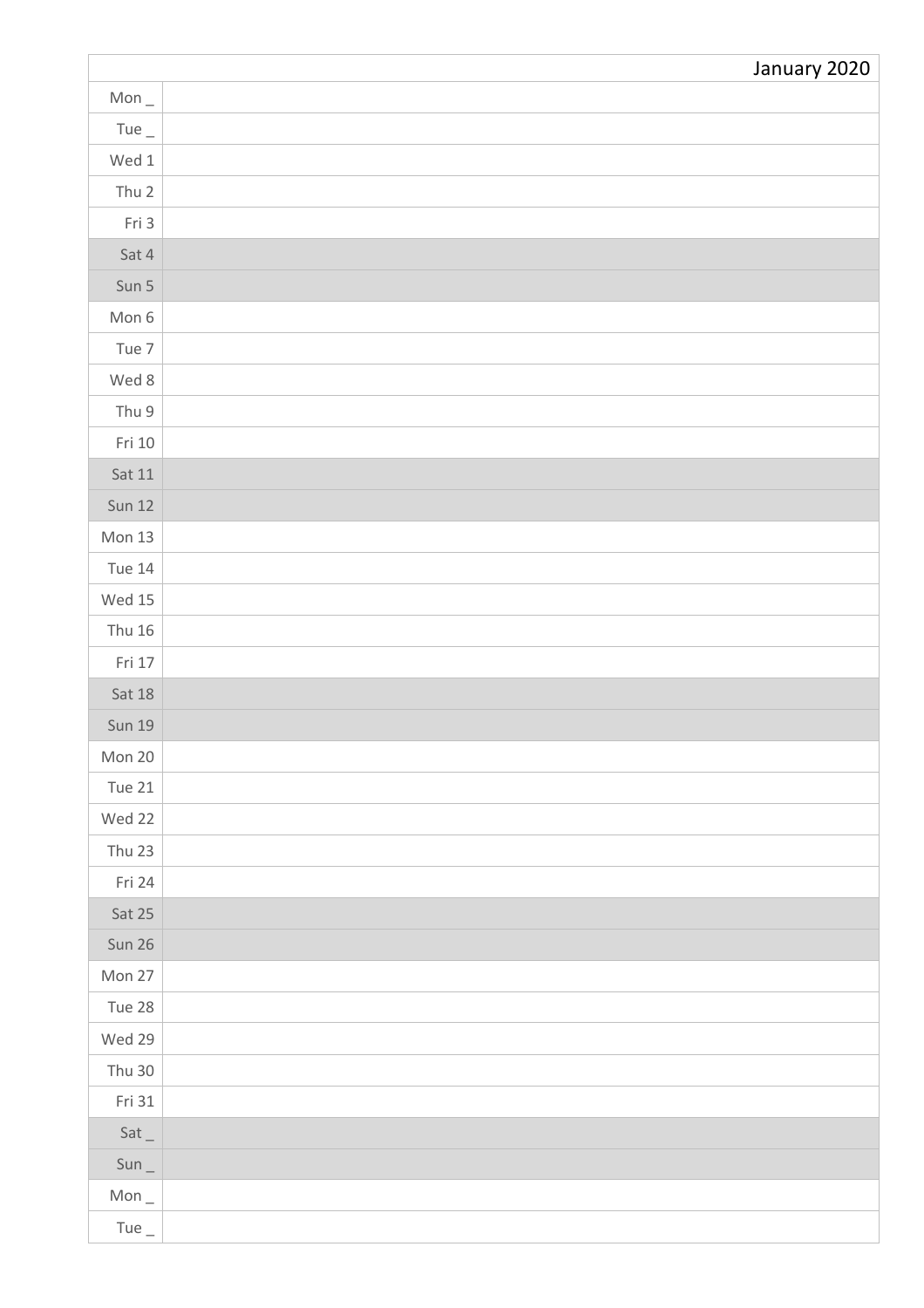|                                     | February 2020 |
|-------------------------------------|---------------|
| Mon $_{-}$                          |               |
| Tue $_{-}$                          |               |
| $Wed$ _                             |               |
| Thu $_{-}$                          |               |
| $\mathsf{Fri}\,\rule{0pt}{1.5pt}\,$ |               |
| Sat 1                               |               |
| Sun 2                               |               |
| Mon 3                               |               |
| Tue 4                               |               |
| Wed 5                               |               |
| Thu 6                               |               |
| Fri 7                               |               |
| Sat 8                               |               |
| Sun 9                               |               |
| Mon $10$                            |               |
| Tue 11                              |               |
| Wed 12                              |               |
| <b>Thu 13</b>                       |               |
| Fri 14                              |               |
| Sat 15                              |               |
| <b>Sun 16</b>                       |               |
| Mon 17                              |               |
| <b>Tue 18</b>                       |               |
| Wed 19                              |               |
| <b>Thu 20</b>                       |               |
| Fri 21                              |               |
| Sat 22                              |               |
| Sun 23                              |               |
| Mon 24                              |               |
| Tue 25                              |               |
| Wed 26                              |               |
| Thu 27                              |               |
| Fri 28                              |               |
| Sat 29                              |               |
| $Sun_$                              |               |
| Mon $_{-}$                          |               |
| Tue $_{-}$                          |               |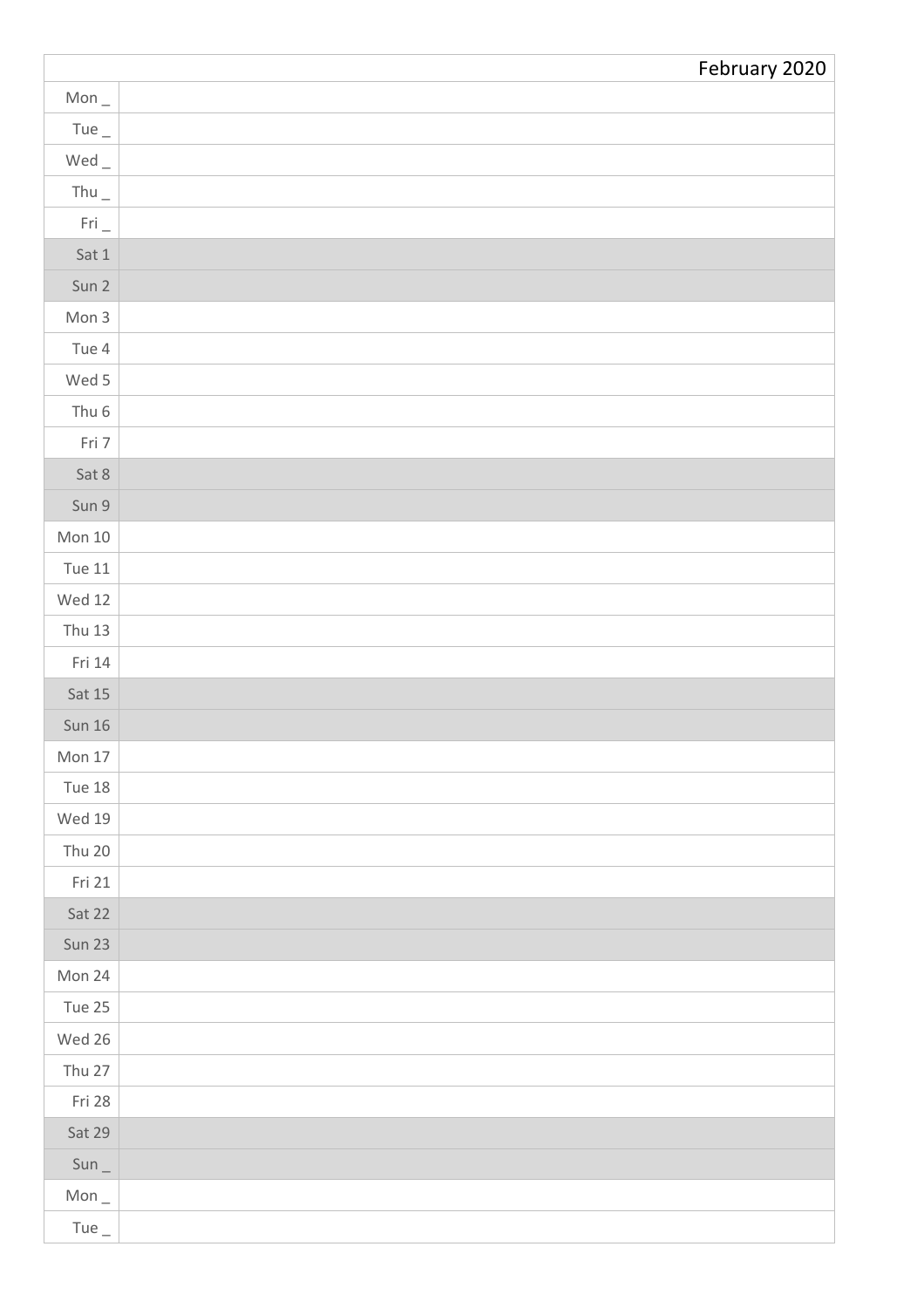|                        | March 2020 |
|------------------------|------------|
| Mon $_{-}$             |            |
| Tue $_{-}$             |            |
| $Wed_$                 |            |
| Thu $_{-}$             |            |
| $\mathsf{Fri}\,\_\!\_$ |            |
| Sat                    |            |
| Sun 1                  |            |
| Mon 2                  |            |
| Tue 3                  |            |
| Wed 4                  |            |
| Thu 5                  |            |
| Fri 6                  |            |
| Sat 7                  |            |
| Sun 8                  |            |
| Mon 9                  |            |
| <b>Tue 10</b>          |            |
| Wed $11$               |            |
| <b>Thu 12</b>          |            |
| Fri 13                 |            |
| Sat 14                 |            |
| <b>Sun 15</b>          |            |
| Mon $16$               |            |
| Tue 17                 |            |
| Wed $18$               |            |
| <b>Thu 19</b>          |            |
| Fri 20                 |            |
| Sat 21                 |            |
| Sun 22                 |            |
| Mon 23                 |            |
| Tue 24                 |            |
| Wed 25                 |            |
| Thu 26                 |            |
| Fri 27                 |            |
| Sat 28                 |            |
| <b>Sun 29</b>          |            |
| Mon 30                 |            |
| <b>Tue 31</b>          |            |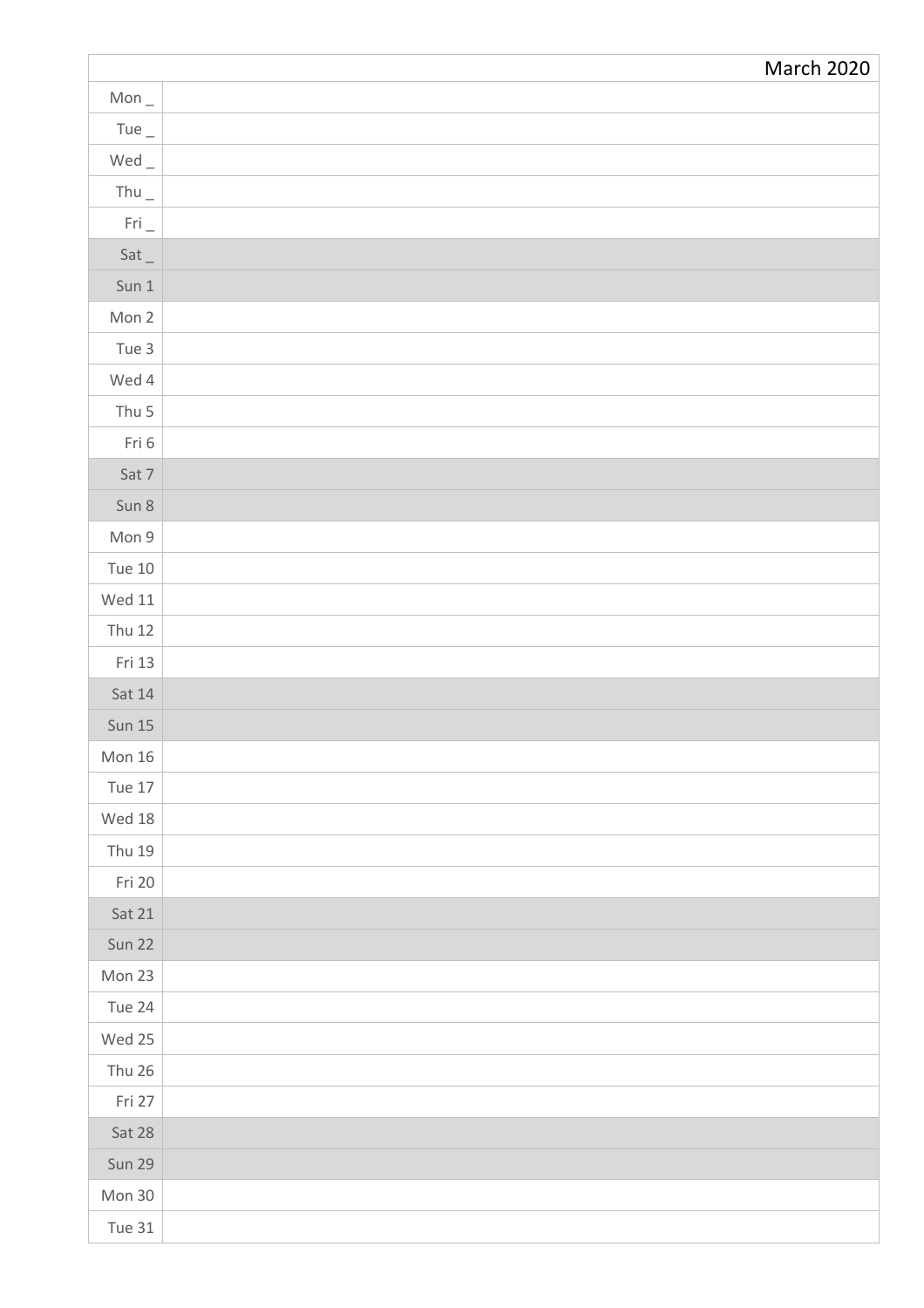|               | <b>April 2020</b> |
|---------------|-------------------|
| Mon $_{-}$    |                   |
| Tue $_{-}$    |                   |
| Wed $1$       |                   |
| Thu 2         |                   |
| Fri 3         |                   |
| Sat 4         |                   |
| Sun 5         |                   |
| Mon 6         |                   |
| Tue 7         |                   |
| Wed 8         |                   |
| Thu 9         |                   |
| Fri 10        |                   |
| Sat 11        |                   |
| <b>Sun 12</b> |                   |
| Mon $13$      |                   |
| Tue 14        |                   |
| Wed 15        |                   |
| Thu 16        |                   |
| Fri 17        |                   |
| Sat 18        |                   |
| <b>Sun 19</b> |                   |
| Mon 20        |                   |
| <b>Tue 21</b> |                   |
| Wed 22        |                   |
| Thu 23        |                   |
| Fri 24        |                   |
| Sat 25        |                   |
| Sun 26        |                   |
| Mon 27        |                   |
| Tue 28        |                   |
| Wed 29        |                   |
| Thu $30$      |                   |
| Fri           |                   |
| $Sat_{-}$     |                   |
| $Sun_$        |                   |
| Mon $_{-}$    |                   |
| Tue $_{-}$    |                   |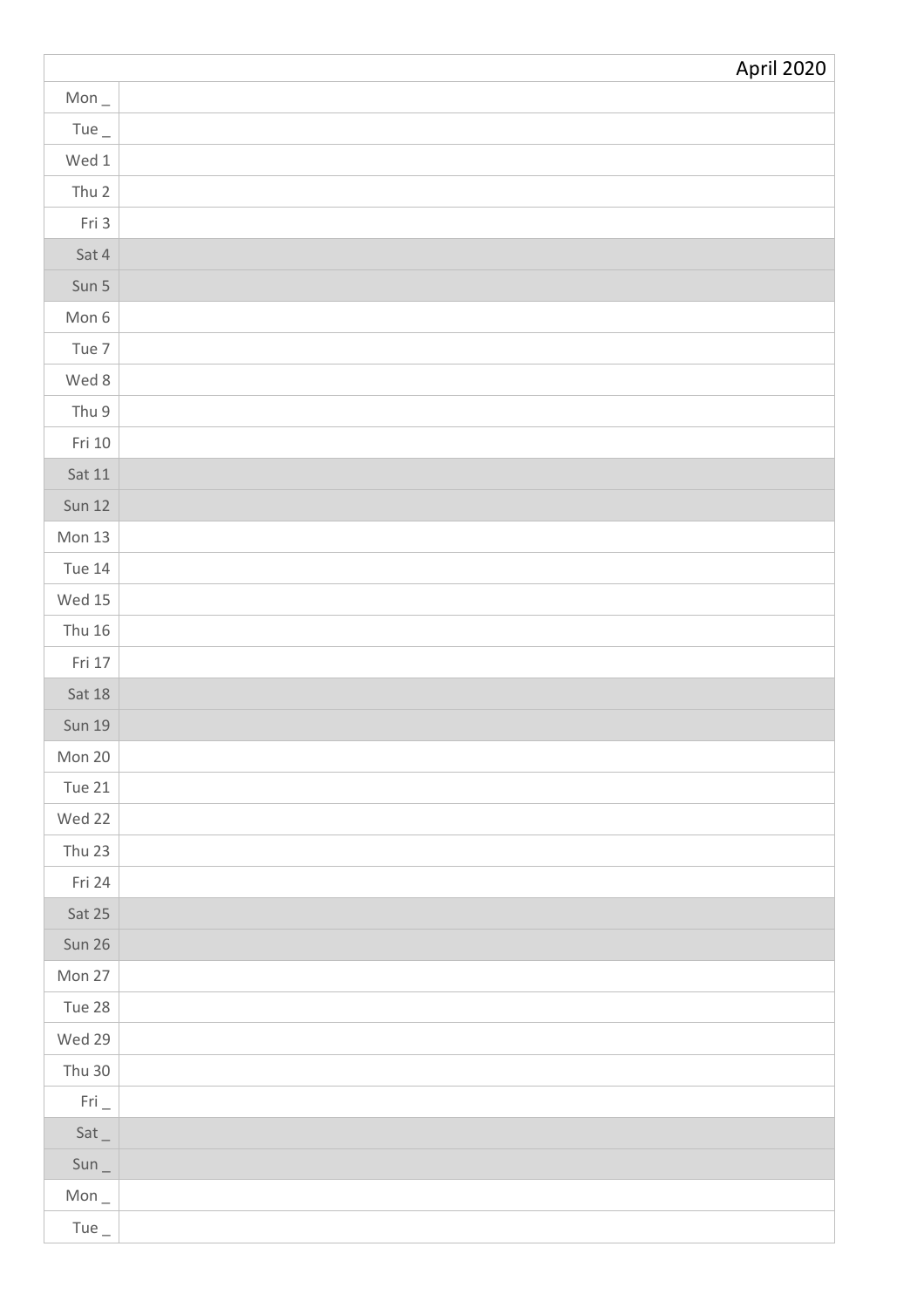|                                     | May 2020 |
|-------------------------------------|----------|
| Mon $_{-}$                          |          |
| Tue $_{-}$                          |          |
| $\mathsf{Wed}\,\rule{0pt}{1.5pt}\,$ |          |
| Thu $_{-}$                          |          |
| Fri 1                               |          |
| Sat 2                               |          |
| Sun 3                               |          |
| Mon 4                               |          |
| Tue 5                               |          |
| Wed 6                               |          |
| Thu 7                               |          |
| Fri 8                               |          |
| Sat 9                               |          |
| Sun 10                              |          |
| Mon 11                              |          |
| Tue 12                              |          |
| Wed 13                              |          |
| Thu 14                              |          |
| Fri 15                              |          |
| Sat $16$                            |          |
| <b>Sun 17</b>                       |          |
| Mon $18$                            |          |
| <b>Tue 19</b>                       |          |
| Wed 20                              |          |
| <b>Thu 21</b>                       |          |
| Fri 22                              |          |
| Sat 23                              |          |
| Sun 24                              |          |
| Mon 25                              |          |
| Tue 26                              |          |
| Wed 27                              |          |
| Thu 28                              |          |
| Fri 29                              |          |
| Sat 30                              |          |
| <b>Sun 31</b>                       |          |
| Mon $_{-}$                          |          |
| Tue $_{-}$                          |          |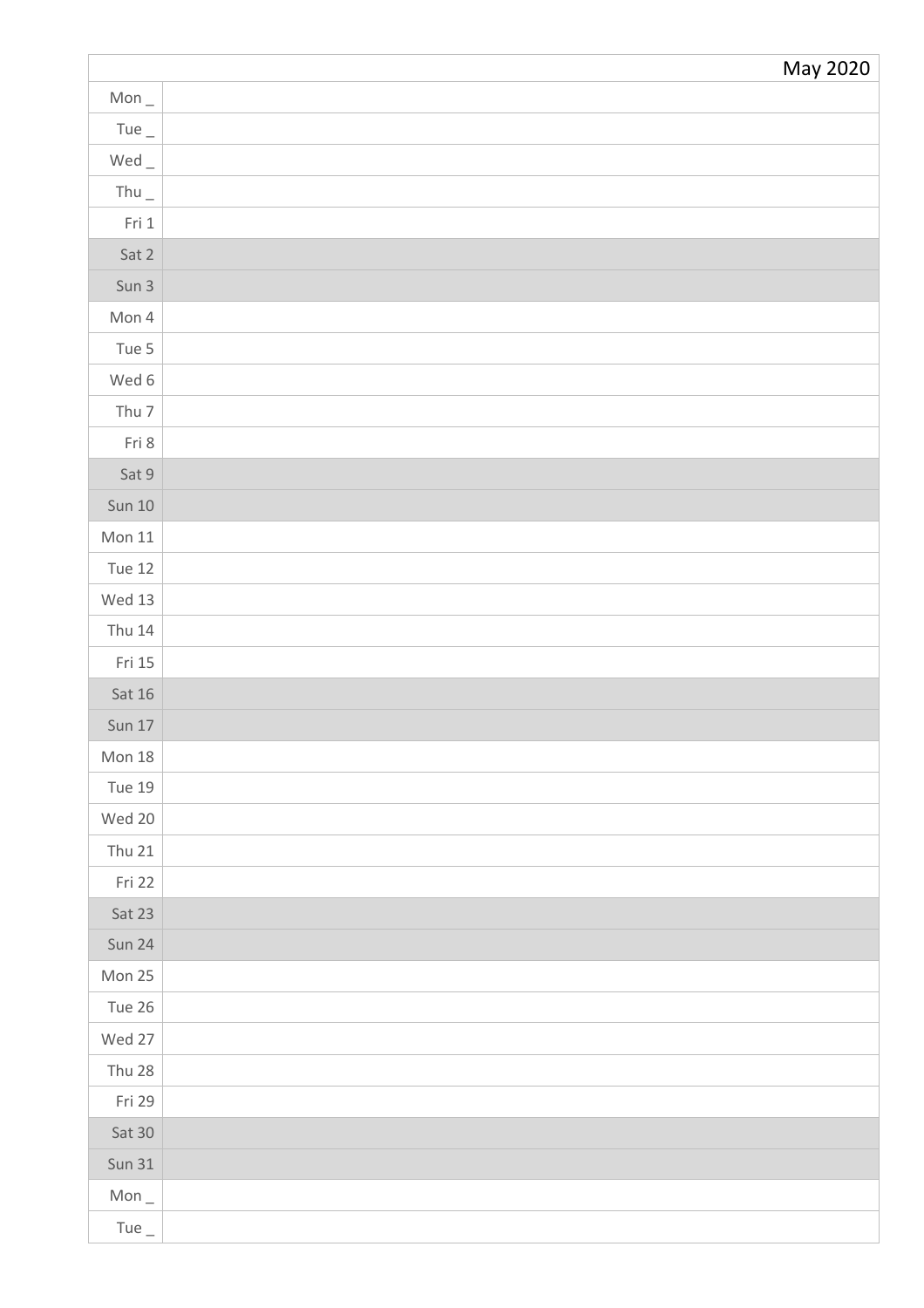|                                     | <b>June 2020</b> |
|-------------------------------------|------------------|
| Mon 1                               |                  |
| Tue 2                               |                  |
| Wed 3                               |                  |
| Thu 4                               |                  |
| Fri 5                               |                  |
| Sat 6                               |                  |
| Sun 7                               |                  |
| Mon 8                               |                  |
| Tue 9                               |                  |
| Wed $10$                            |                  |
| <b>Thu 11</b>                       |                  |
| Fri 12                              |                  |
| Sat 13                              |                  |
| <b>Sun 14</b>                       |                  |
| Mon $15$                            |                  |
| <b>Tue 16</b>                       |                  |
| Wed 17                              |                  |
| <b>Thu 18</b>                       |                  |
| Fri 19                              |                  |
| Sat 20                              |                  |
| <b>Sun 21</b>                       |                  |
| Mon 22                              |                  |
| Tue 23                              |                  |
| Wed 24                              |                  |
| Thu 25                              |                  |
| Fri 26                              |                  |
| Sat 27                              |                  |
| Sun 28                              |                  |
| Mon 29                              |                  |
| Tue 30                              |                  |
| $\mathsf{Wed}\,\rule{0pt}{1.5pt}\,$ |                  |
| Thu $_{-}$                          |                  |
| Fri                                 |                  |
| Sat                                 |                  |
| $Sun_$                              |                  |
| Mon $_{-}$                          |                  |
| Tue $_{-}$                          |                  |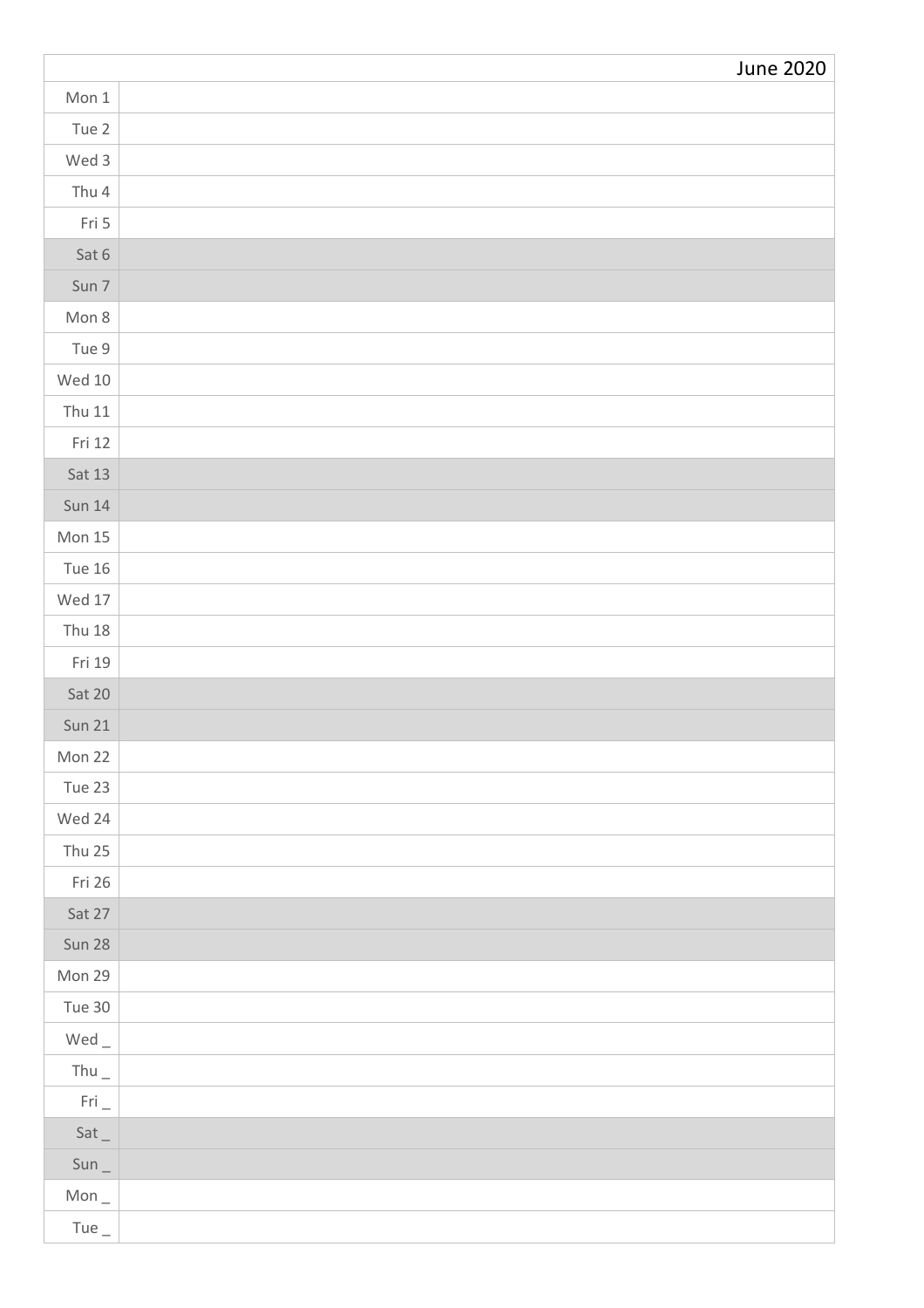|               | <b>July 2020</b> |
|---------------|------------------|
| Mon $_{-}$    |                  |
| Tue $_{-}$    |                  |
| Wed $1$       |                  |
| Thu 2         |                  |
| Fri 3         |                  |
| Sat 4         |                  |
| Sun 5         |                  |
| Mon 6         |                  |
| Tue 7         |                  |
| Wed 8         |                  |
| Thu 9         |                  |
| Fri $10$      |                  |
| Sat $11$      |                  |
| <b>Sun 12</b> |                  |
| Mon $13$      |                  |
| Tue 14        |                  |
| Wed $15$      |                  |
| Thu 16        |                  |
| Fri 17        |                  |
| Sat 18        |                  |
| <b>Sun 19</b> |                  |
| Mon 20        |                  |
| Tue $21$      |                  |
| Wed 22        |                  |
| Thu 23        |                  |
| Fri 24        |                  |
| Sat 25        |                  |
| Sun 26        |                  |
| Mon 27        |                  |
| Tue 28        |                  |
| Wed 29        |                  |
| Thu $30$      |                  |
| Fri 31        |                  |
| Sat           |                  |
| $Sun_$        |                  |
| Mon $_{-}$    |                  |
| Tue $_{-}$    |                  |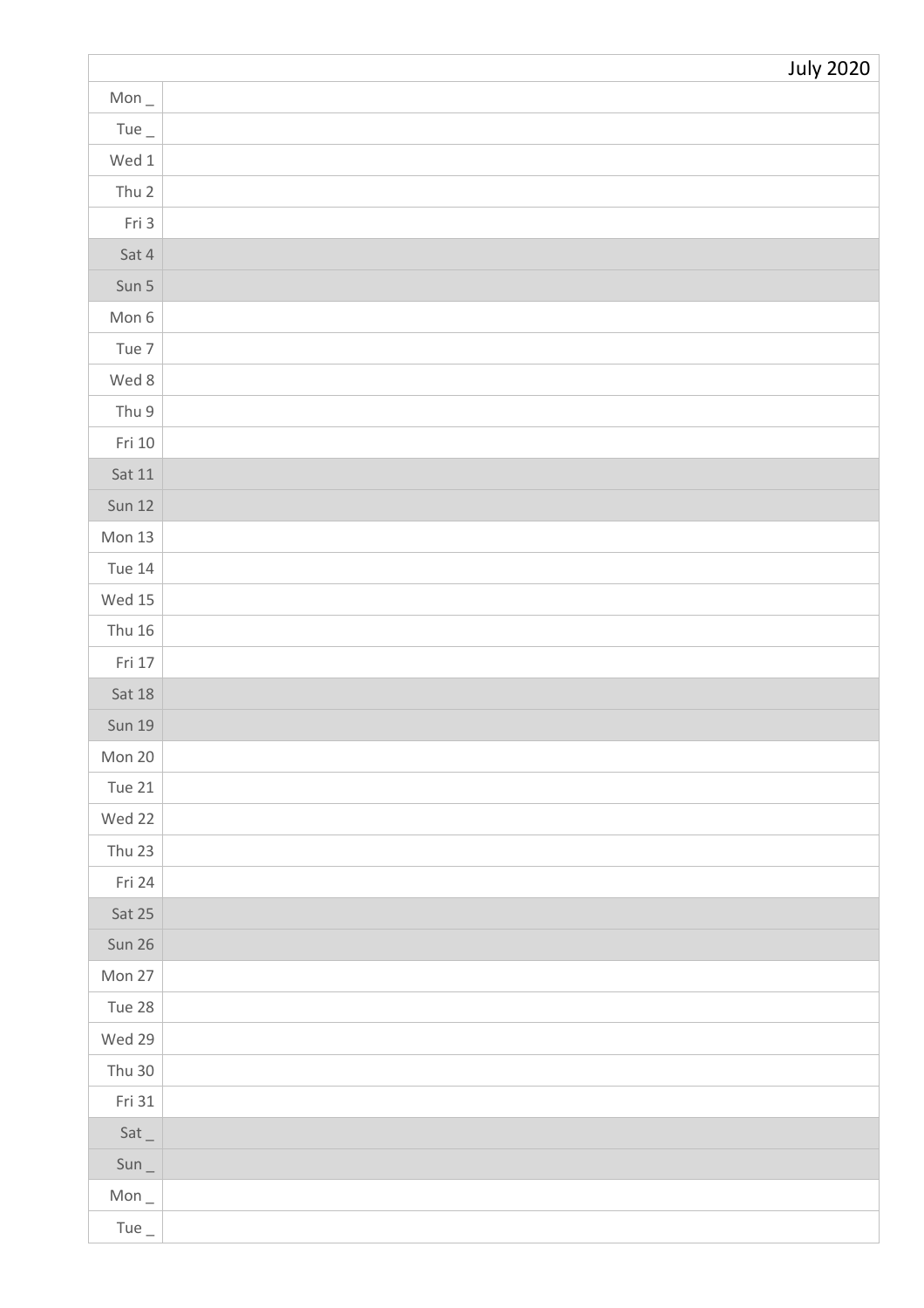|                    | August 2020 |
|--------------------|-------------|
| Mon $_{-}$         |             |
| Tue $_{-}$         |             |
| $Wed$ <sub>-</sub> |             |
| Thu $_{-}$         |             |
| $Fri_$             |             |
| Sat 1              |             |
| Sun 2              |             |
| Mon 3              |             |
| Tue 4              |             |
| Wed 5              |             |
| Thu 6              |             |
| Fri 7              |             |
| Sat 8              |             |
| Sun 9              |             |
| Mon $10$           |             |
| Tue 11             |             |
| Wed 12             |             |
| <b>Thu 13</b>      |             |
| Fri 14             |             |
| Sat 15             |             |
| <b>Sun 16</b>      |             |
| Mon $17$           |             |
| <b>Tue 18</b>      |             |
| Wed 19             |             |
| <b>Thu 20</b>      |             |
| Fri 21             |             |
| Sat 22             |             |
| Sun 23             |             |
| Mon 24             |             |
| Tue 25             |             |
| Wed 26             |             |
| Thu 27             |             |
| Fri 28             |             |
| Sat 29             |             |
| Sun 30             |             |
| Mon 31             |             |
| Tue $_{-}$         |             |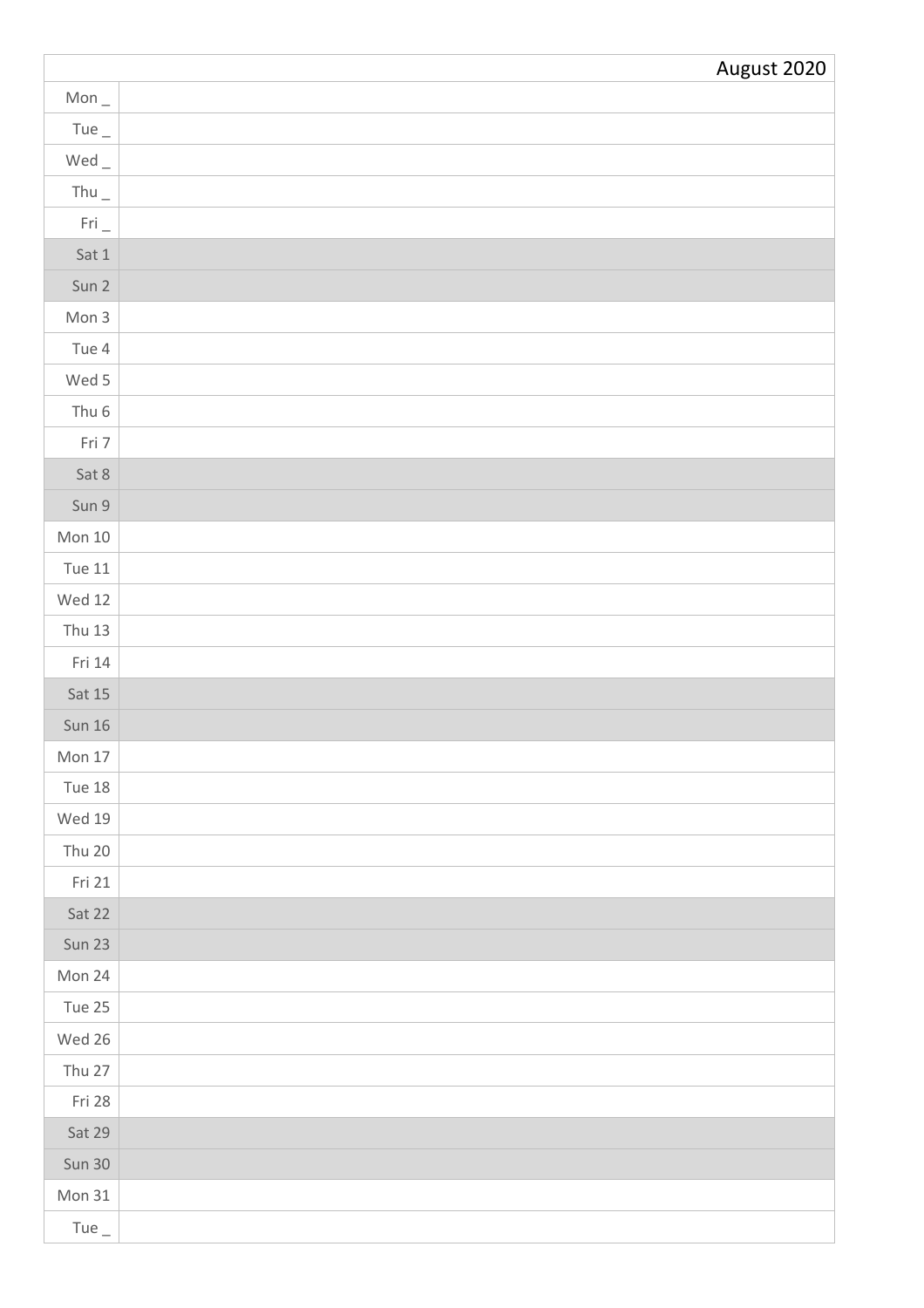|                        | September 2020 |
|------------------------|----------------|
| Mon $_{-}$             |                |
| Tue $1$                |                |
| Wed 2                  |                |
| Thu 3                  |                |
| Fri 4                  |                |
| Sat 5                  |                |
| Sun 6                  |                |
| Mon 7                  |                |
| Tue 8                  |                |
| Wed 9                  |                |
| <b>Thu 10</b>          |                |
| Fri 11                 |                |
| Sat 12                 |                |
| <b>Sun 13</b>          |                |
| Mon 14                 |                |
| Tue 15                 |                |
| Wed 16                 |                |
| Thu $17$               |                |
| Fri 18                 |                |
| Sat 19                 |                |
| Sun 20                 |                |
| Mon 21                 |                |
| Tue 22                 |                |
| Wed 23                 |                |
| Thu 24                 |                |
| Fri 25                 |                |
| Sat 26                 |                |
| Sun 27                 |                |
| Mon 28                 |                |
| Tue 29                 |                |
| Wed 30                 |                |
| Thu $_{-}$             |                |
| $\mathsf{Fri}\,\_\!\_$ |                |
| Sat                    |                |
| $Sun_$                 |                |
| Mon $_{-}$             |                |
| Tue $_{-}$             |                |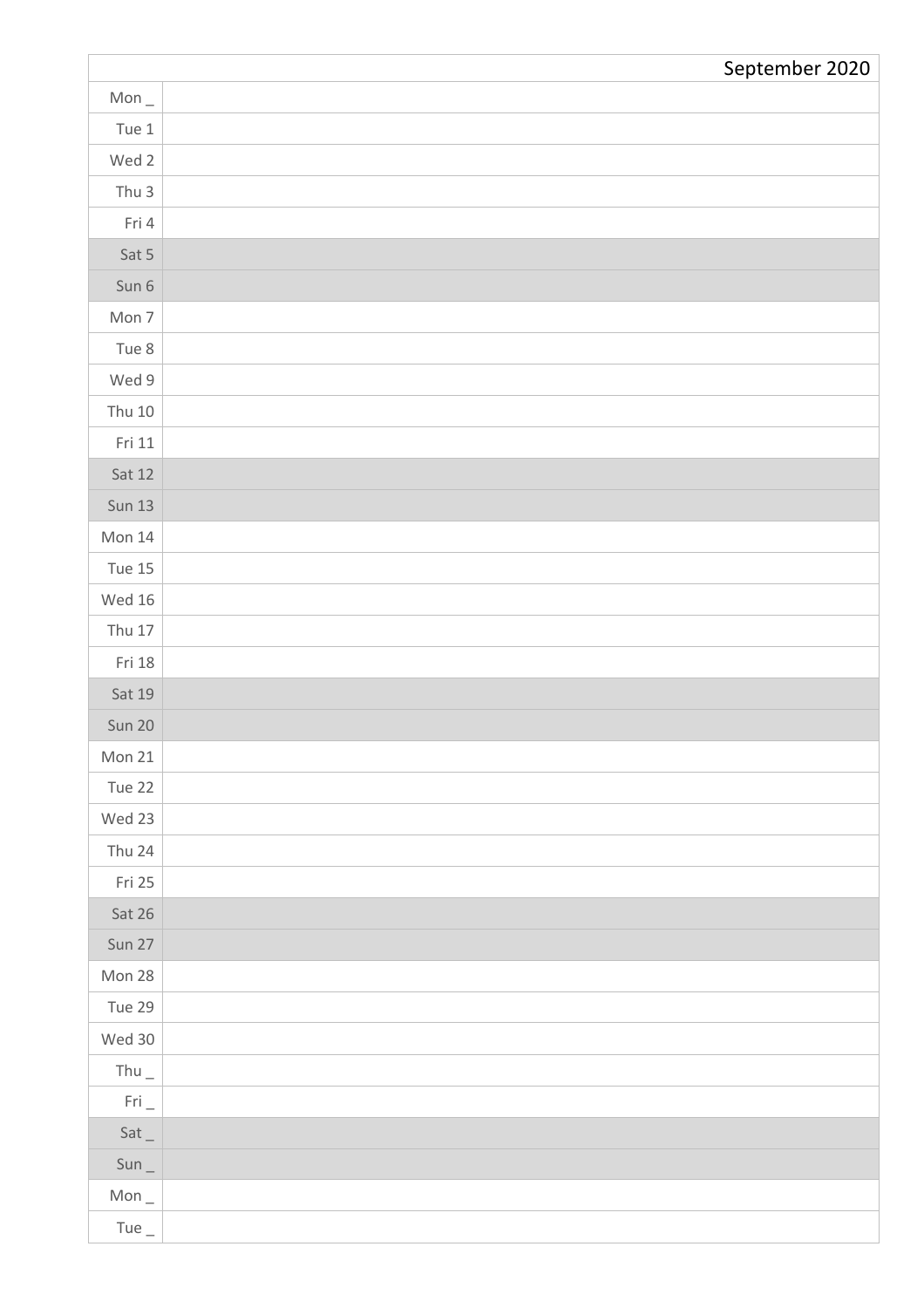|                                          | October 2020 |
|------------------------------------------|--------------|
| Mon $_{-}$                               |              |
| Tue $_{-}$                               |              |
| Wed_                                     |              |
| Thu $1$                                  |              |
| Fri 2                                    |              |
| Sat 3                                    |              |
| Sun 4                                    |              |
| Mon 5                                    |              |
| Tue 6                                    |              |
| Wed 7                                    |              |
| Thu 8                                    |              |
| Fri 9                                    |              |
| $\operatorname{\mathsf{Sat}}\nolimits10$ |              |
| <b>Sun 11</b>                            |              |
| Mon $12$                                 |              |
| Tue 13                                   |              |
| Wed $14$                                 |              |
| <b>Thu 15</b>                            |              |
| Fri 16                                   |              |
| Sat $17$                                 |              |
| <b>Sun 18</b>                            |              |
| Mon 19                                   |              |
| Tue 20                                   |              |
| Wed 21                                   |              |
| Thu 22                                   |              |
| Fri 23                                   |              |
| Sat 24                                   |              |
| Sun 25                                   |              |
| Mon 26                                   |              |
| Tue 27                                   |              |
| Wed 28                                   |              |
| <b>Thu 29</b>                            |              |
| Fri 30                                   |              |
| Sat 31                                   |              |
| $Sun_$                                   |              |
| Mon $_{-}$                               |              |
| Tue $_{-}$                               |              |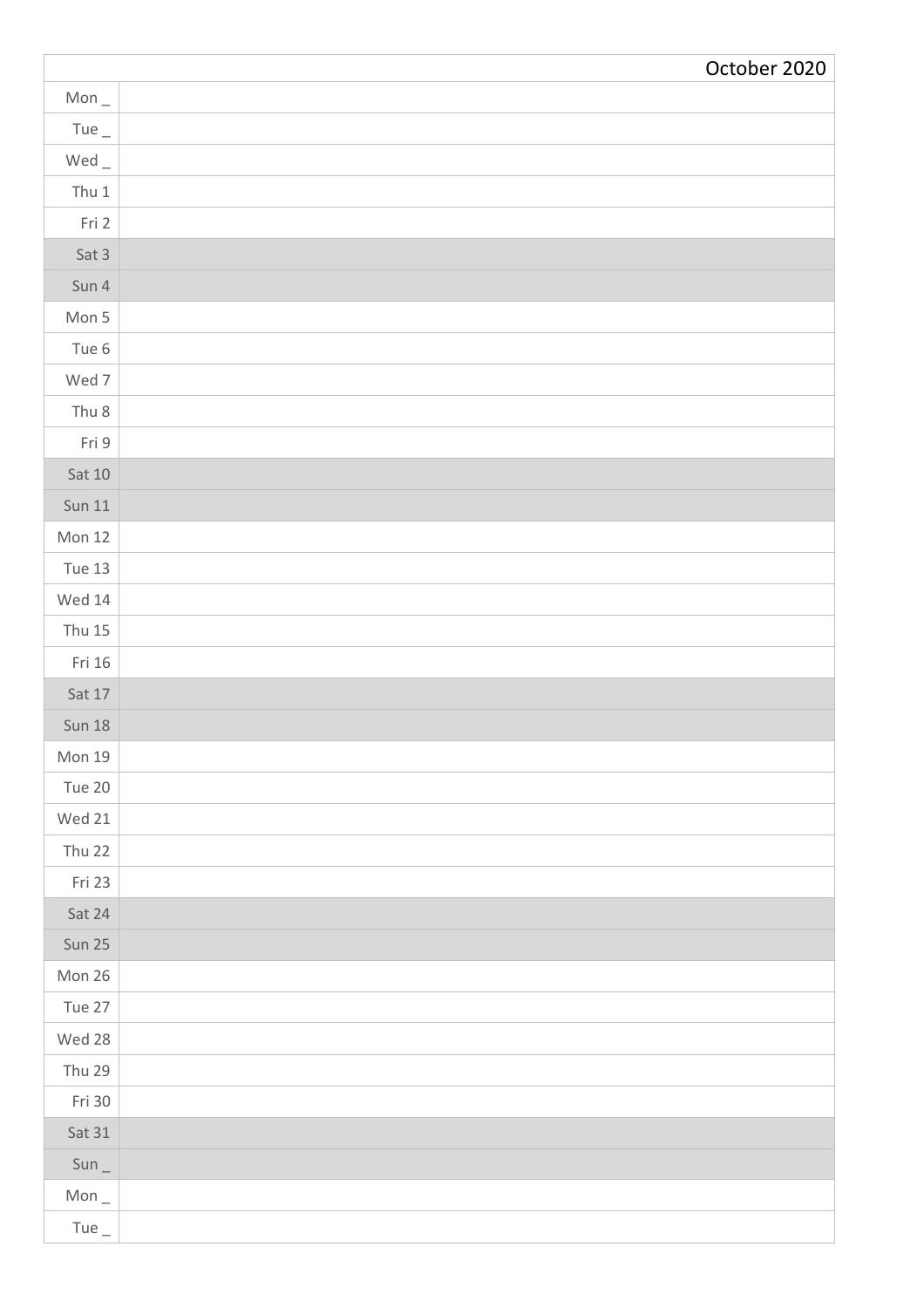|               | November 2020 |
|---------------|---------------|
| Mon $_{-}$    |               |
| Tue $_{-}$    |               |
| $Wed_$        |               |
| Thu $_{-}$    |               |
| $Fri_$        |               |
| Sat           |               |
| Sun 1         |               |
| Mon 2         |               |
| Tue 3         |               |
| Wed 4         |               |
| Thu 5         |               |
| Fri 6         |               |
| Sat 7         |               |
| Sun 8         |               |
| Mon 9         |               |
| Tue 10        |               |
| Wed $11$      |               |
| <b>Thu 12</b> |               |
| Fri 13        |               |
| Sat $14$      |               |
| <b>Sun 15</b> |               |
| Mon 16        |               |
| Tue 17        |               |
| Wed $18$      |               |
| Thu 19        |               |
| Fri 20        |               |
| Sat 21        |               |
| Sun 22        |               |
| Mon 23        |               |
| Tue 24        |               |
| Wed 25        |               |
| <b>Thu 26</b> |               |
| Fri 27        |               |
| Sat 28        |               |
| <b>Sun 29</b> |               |
| Mon 30        |               |
| Tue $_{-}$    |               |